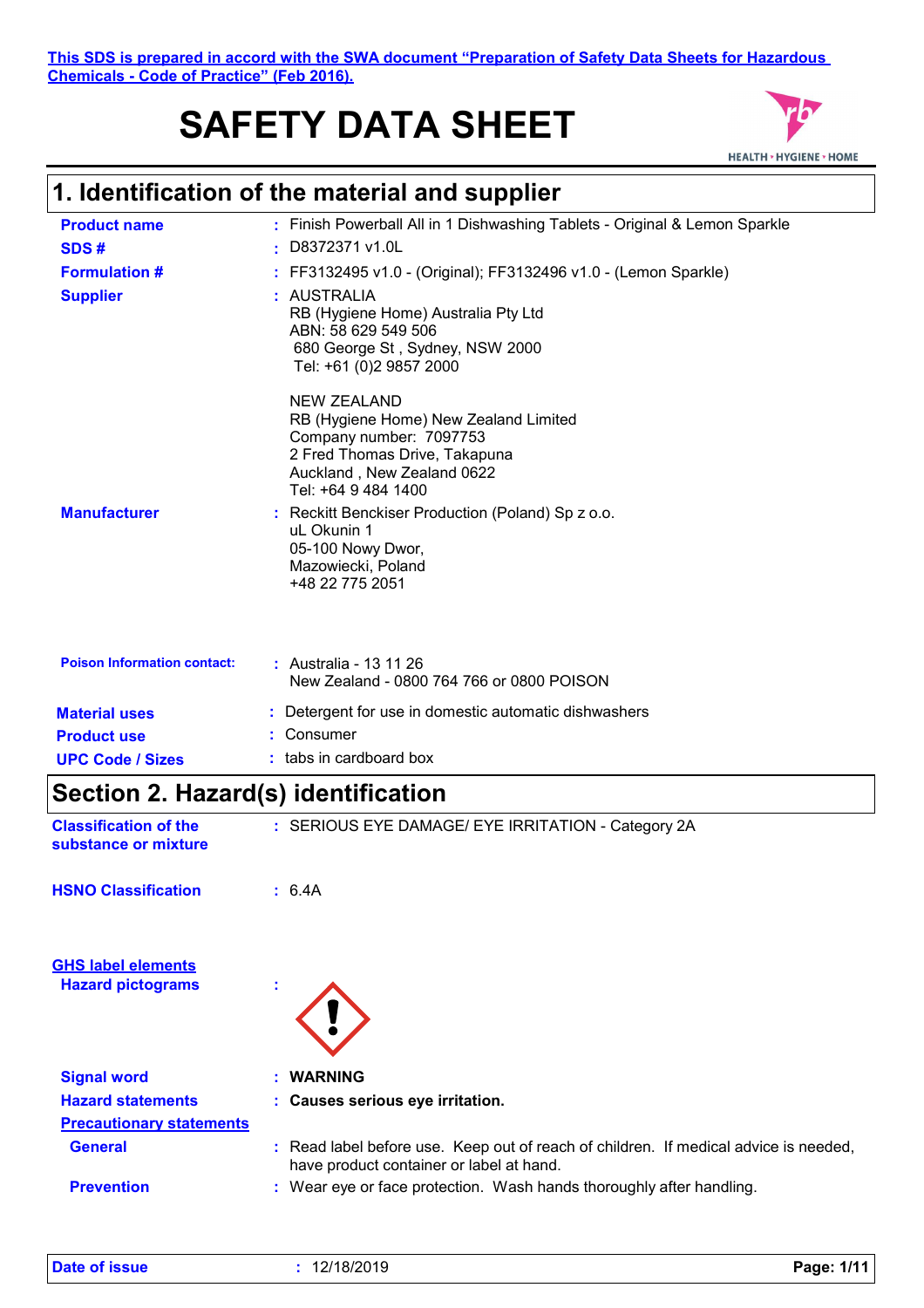| Section 2. Hazard(s) identification |  |
|-------------------------------------|--|
|-------------------------------------|--|

| <b>Response</b>                                                             | : IF IN EYES: Rinse cautiously with water for several minutes. Remove contact<br>lenses, if present and easy to do. Continue rinsing. If eye irritation persists: Get<br>medical attention. |
|-----------------------------------------------------------------------------|---------------------------------------------------------------------------------------------------------------------------------------------------------------------------------------------|
| <b>Storage</b>                                                              | : Not applicable.                                                                                                                                                                           |
| <b>Disposal</b>                                                             | : Not applicable.                                                                                                                                                                           |
| <b>Supplemental label</b><br>elements                                       | : Not applicable.                                                                                                                                                                           |
| <b>Additional information</b>                                               | : Do not ingest. If product is ingested then seek medical advice.                                                                                                                           |
| <b>Recommendations</b>                                                      | : No known significant effects or critical hazards.                                                                                                                                         |
| <b>Recommendations</b>                                                      | : No known significant effects or critical hazards.                                                                                                                                         |
| <b>Other hazards which do not : None known.</b><br>result in classification |                                                                                                                                                                                             |

## **Section 3. Composition and ingredient information**

**Substance/mixture :**

: Mixture

|                                                                                                                                                                                                                        | 497-19-8                              |
|------------------------------------------------------------------------------------------------------------------------------------------------------------------------------------------------------------------------|---------------------------------------|
| l≥30 - ≤60<br>I sodium carbonate<br>210 - <25<br>disodium carbonate, compound with hydrogen peroxide (2:3)<br>Poly(oxy-1,2-ethanediyl),α-hydro-ω-hydroxy- Ethane-1,2-diol, ethoxylated<br>$\leq 10$<br>Cellulose<br>≤3 | 15630-89-4<br>25322-68-3<br>9004-34-6 |

 **Other Non-hazardous ingredients to 100%**

**Occupational exposure limits, if available, are listed in Section 8.**

### **Section 4. First aid measures**

| <b>Description of necessary first aid measures</b> |                                                                                                                                                                                                                                                                                                                                                                                                                                                                                                                                                                                                                                                                                                                                                                                                                              |
|----------------------------------------------------|------------------------------------------------------------------------------------------------------------------------------------------------------------------------------------------------------------------------------------------------------------------------------------------------------------------------------------------------------------------------------------------------------------------------------------------------------------------------------------------------------------------------------------------------------------------------------------------------------------------------------------------------------------------------------------------------------------------------------------------------------------------------------------------------------------------------------|
| <b>Eye contact</b>                                 | : Immediately flush eyes with plenty of water, occasionally lifting the upper and lower<br>eyelids. Check for and remove any contact lenses. Continue to rinse for at least 10<br>minutes. Get medical attention.                                                                                                                                                                                                                                                                                                                                                                                                                                                                                                                                                                                                            |
| <b>Inhalation</b>                                  | : Remove victim to fresh air and keep at rest in a position comfortable for breathing.<br>If not breathing, if breathing is irregular or if respiratory arrest occurs, provide<br>artificial respiration or oxygen by trained personnel. It may be dangerous to the<br>person providing aid to give mouth-to-mouth resuscitation. Get medical attention if<br>adverse health effects persist or are severe. If unconscious, place in recovery<br>position and get medical attention immediately. Maintain an open airway. Loosen<br>tight clothing such as a collar, tie, belt or waistband. In case of inhalation of<br>decomposition products in a fire, symptoms may be delayed. The exposed person<br>may need to be kept under medical surveillance for 48 hours.                                                       |
| <b>Skin contact</b>                                | : Flush contaminated skin with plenty of water. Remove contaminated clothing and<br>shoes. Get medical attention if symptoms occur. Wash clothing before reuse.<br>Clean shoes thoroughly before reuse.                                                                                                                                                                                                                                                                                                                                                                                                                                                                                                                                                                                                                      |
| <b>Ingestion</b>                                   | : Wash out mouth with water. Remove dentures if any. Remove victim to fresh air<br>and keep at rest in a position comfortable for breathing. If material has been<br>swallowed and the exposed person is conscious, give small quantities of water to<br>drink. Stop if the exposed person feels sick as vomiting may be dangerous. Do not<br>induce vomiting unless directed to do so by medical personnel. If vomiting occurs,<br>the head should be kept low so that vomit does not enter the lungs. Get medical<br>attention if adverse health effects persist or are severe. Never give anything by<br>mouth to an unconscious person. If unconscious, place in recovery position and get<br>medical attention immediately. Maintain an open airway. Loosen tight clothing such<br>as a collar, tie, belt or waistband. |

#### **Most important symptoms/effects, acute and delayed**

| <b>Date of issue</b> | 12/18/2019 | 2/11<br>Page: |
|----------------------|------------|---------------|
|                      |            |               |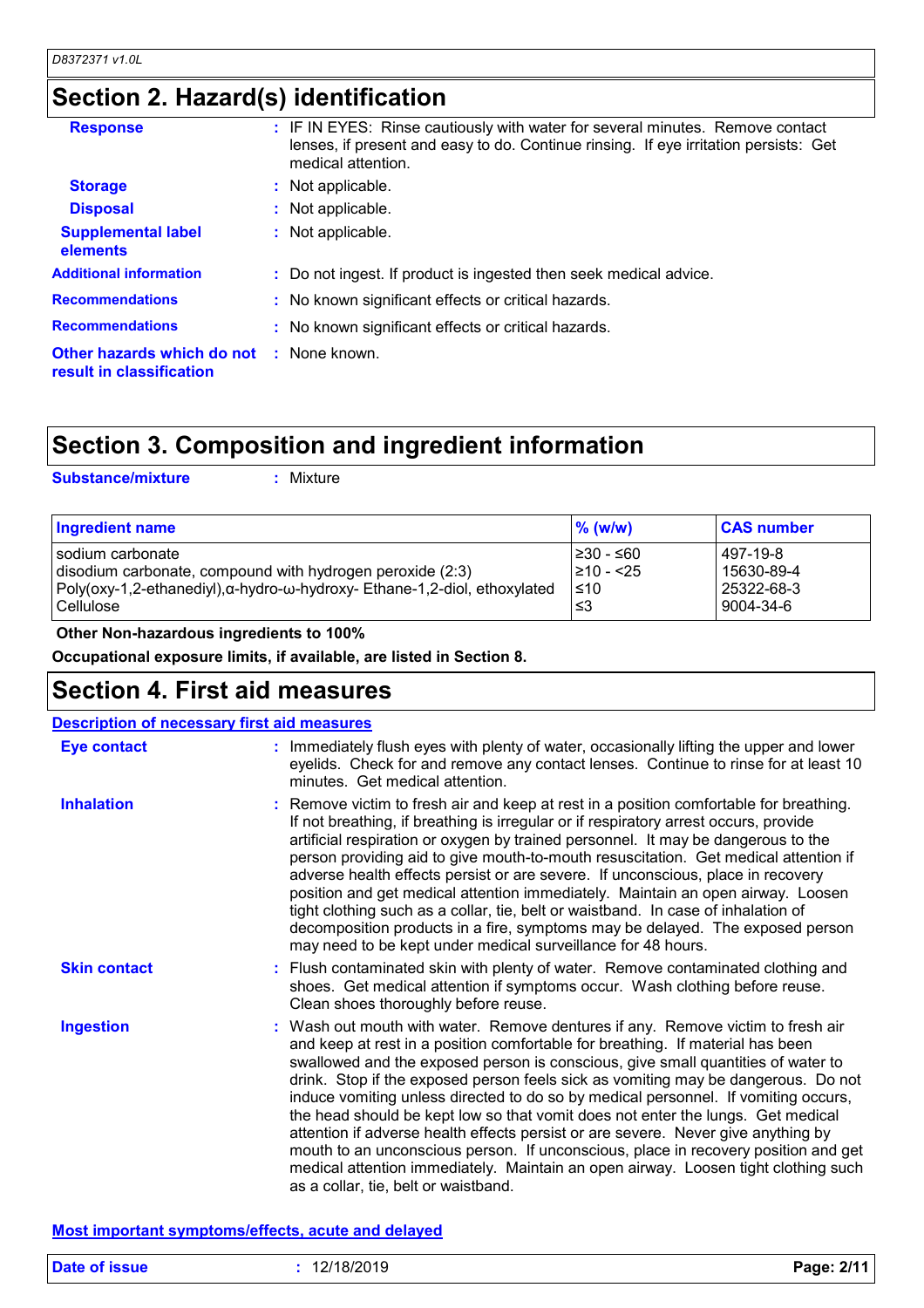# **Section 4. First aid measures**

| <b>Potential acute health effects</b> |                                                                                                                                                                               |
|---------------------------------------|-------------------------------------------------------------------------------------------------------------------------------------------------------------------------------|
| <b>Eye contact</b>                    | : Causes serious eye irritation.                                                                                                                                              |
| <b>Inhalation</b>                     | : No known significant effects or critical hazards.                                                                                                                           |
| <b>Skin contact</b>                   | : No known significant effects or critical hazards.                                                                                                                           |
| <b>Ingestion</b>                      | : No known significant effects or critical hazards.                                                                                                                           |
| <b>Over-exposure signs/symptoms</b>   |                                                                                                                                                                               |
| <b>Eye contact</b>                    | : Adverse symptoms may include the following:<br>pain or irritation<br>watering<br>redness                                                                                    |
| <b>Inhalation</b>                     | : No specific data.                                                                                                                                                           |
| <b>Skin contact</b>                   | : No specific data.                                                                                                                                                           |
| <b>Ingestion</b>                      | : No specific data.                                                                                                                                                           |
|                                       | <u>Indication of immediate medical attention and special treatment needed, if necessary</u>                                                                                   |
| <b>Notes to physician</b>             | : In case of inhalation of decomposition products in a fire, symptoms may be delayed.<br>The exposed person may need to be kept under medical surveillance for 48 hours.      |
| <b>Specific treatments</b>            | : No specific treatment.                                                                                                                                                      |
| <b>Protection of first-aiders</b>     | : No action shall be taken involving any personal risk or without suitable training. It<br>may be dangerous to the person providing aid to give mouth-to-mouth resuscitation. |

### **See toxicological information (Section 11)**

## **Section 5. Fire-fighting measures**

| <b>Extinguishing media</b>                             |                                                                                                                                                                                                     |
|--------------------------------------------------------|-----------------------------------------------------------------------------------------------------------------------------------------------------------------------------------------------------|
| <b>Suitable extinguishing</b><br>media                 | : Use an extinguishing agent suitable for the surrounding fire.                                                                                                                                     |
| <b>Unsuitable extinguishing</b><br>media               | : None known.                                                                                                                                                                                       |
| <b>Specific hazards arising</b><br>from the chemical   | : No specific fire or explosion hazard.                                                                                                                                                             |
| <b>Hazardous thermal</b><br>decomposition products     | Decomposition products may include the following materials:<br>carbon dioxide<br>carbon monoxide<br>nitrogen oxides<br>sulfur oxides<br>phosphorus oxides<br>metal oxide/oxides                     |
| <b>Special protective actions</b><br>for fire-fighters | : Promptly isolate the scene by removing all persons from the vicinity of the incident if<br>there is a fire. No action shall be taken involving any personal risk or without<br>suitable training. |
| <b>Special protective actions</b><br>for fire-fighters | : Fire-fighters should wear appropriate protective equipment and self-contained<br>breathing apparatus (SCBA) with a full face-piece operated in positive pressure<br>mode.                         |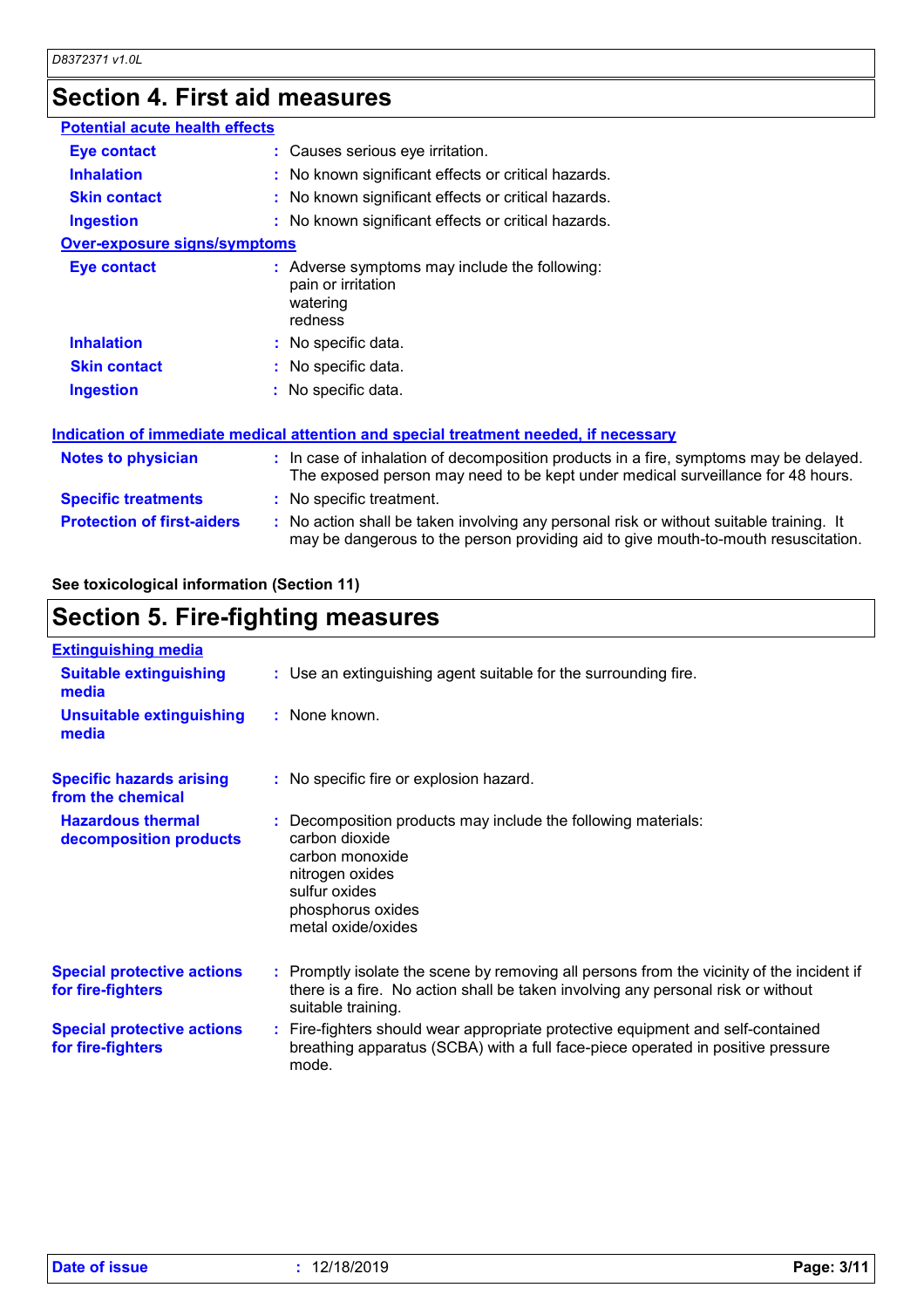### **Section 6. Accidental release measures**

|                                                              | <b>Personal precautions, protective equipment and emergency procedures</b>                                                                                                                                                                                                                                                                                                                                                                         |
|--------------------------------------------------------------|----------------------------------------------------------------------------------------------------------------------------------------------------------------------------------------------------------------------------------------------------------------------------------------------------------------------------------------------------------------------------------------------------------------------------------------------------|
| For non-emergency<br>personnel                               | : No action shall be taken involving any personal risk or without suitable training.<br>Evacuate surrounding areas. Keep unnecessary and unprotected personnel from<br>entering. Do not touch or walk through spilled material. Provide adequate<br>ventilation. Wear appropriate respirator when ventilation is inadequate. Put on<br>appropriate personal protective equipment.                                                                  |
|                                                              | For emergency responders : If specialized clothing is required to deal with the spillage, take note of any<br>information in Section 8 on suitable and unsuitable materials. See also the<br>information in "For non-emergency personnel".                                                                                                                                                                                                         |
| <b>Environmental precautions</b>                             | : Avoid dispersal of spilled material and runoff and contact with soil, waterways,<br>drains and sewers. Inform the relevant authorities if the product has caused<br>environmental pollution (sewers, waterways, soil or air).                                                                                                                                                                                                                    |
| <b>Methods and materials for containment and cleaning up</b> |                                                                                                                                                                                                                                                                                                                                                                                                                                                    |
| <b>Small spill</b>                                           | : Move containers from spill area. Avoid dust generation. Using a vacuum with<br>HEPA filter will reduce dust dispersal. Place spilled material in a designated,<br>labeled waste container. Dispose of via a licensed waste disposal contractor.                                                                                                                                                                                                  |
| <b>Large spill</b>                                           | : Move containers from spill area. Approach release from upwind. Prevent entry into<br>sewers, water courses, basements or confined areas. Avoid dust generation. Do<br>not dry sweep. Vacuum dust with equipment fitted with a HEPA filter and place in a<br>closed, labeled waste container. Dispose of via a licensed waste disposal<br>contractor. Note: see Section 1 for emergency contact information and Section 13<br>for waste disposal. |

**See Section 1 for emergency contact information.**

**See Section 8 for information on appropriate personal protective equipment.**

**See Section 13 for additional waste treatment information.**

### **Section 7. Handling and storage**

| <b>Precautions for safe handling</b>                                      |                                                                                                                                                                                                                                                                                                                                                                                                                                                                                                                                                                                                                                                                       |
|---------------------------------------------------------------------------|-----------------------------------------------------------------------------------------------------------------------------------------------------------------------------------------------------------------------------------------------------------------------------------------------------------------------------------------------------------------------------------------------------------------------------------------------------------------------------------------------------------------------------------------------------------------------------------------------------------------------------------------------------------------------|
| <b>Protective measures</b>                                                | : Put on appropriate personal protective equipment (see Section 8). Do not ingest.<br>Avoid contact with eyes, skin and clothing. Keep in the original container or an<br>approved alternative made from a compatible material, kept tightly closed when not<br>in use. Empty containers retain product residue and can be hazardous. Do not<br>reuse container.                                                                                                                                                                                                                                                                                                      |
| <b>Advice on general</b><br>occupational hygiene                          | : Eating, drinking and smoking should be prohibited in areas where this material is<br>handled, stored and processed. Workers should wash hands and face before<br>eating, drinking and smoking. Remove contaminated clothing and protective<br>equipment before entering eating areas. See also Section 8 for additional<br>information on hygiene measures.                                                                                                                                                                                                                                                                                                         |
| <b>Conditions for safe storage,</b><br>including any<br>incompatibilities | : Do not store above the following temperature: $30^{\circ}$ C (86 $^{\circ}$ F). Store in accordance<br>with local regulations. Store in original container protected from direct sunlight in a<br>dry, cool and well-ventilated area, away from incompatible materials (see Section 10)<br>and food and drink. Keep container tightly closed and sealed until ready for use.<br>Containers that have been opened must be carefully resealed and kept upright to<br>prevent leakage. Do not store in unlabeled containers. Use appropriate<br>containment to avoid environmental contamination. See Section 10 for incompatible<br>materials before handling or use. |
| Do not store above the<br>following temperature                           | : Daily average of 30 $^{\circ}$ C                                                                                                                                                                                                                                                                                                                                                                                                                                                                                                                                                                                                                                    |
| Do not store below the<br>following temperatures                          | $:5^{\circ}C$                                                                                                                                                                                                                                                                                                                                                                                                                                                                                                                                                                                                                                                         |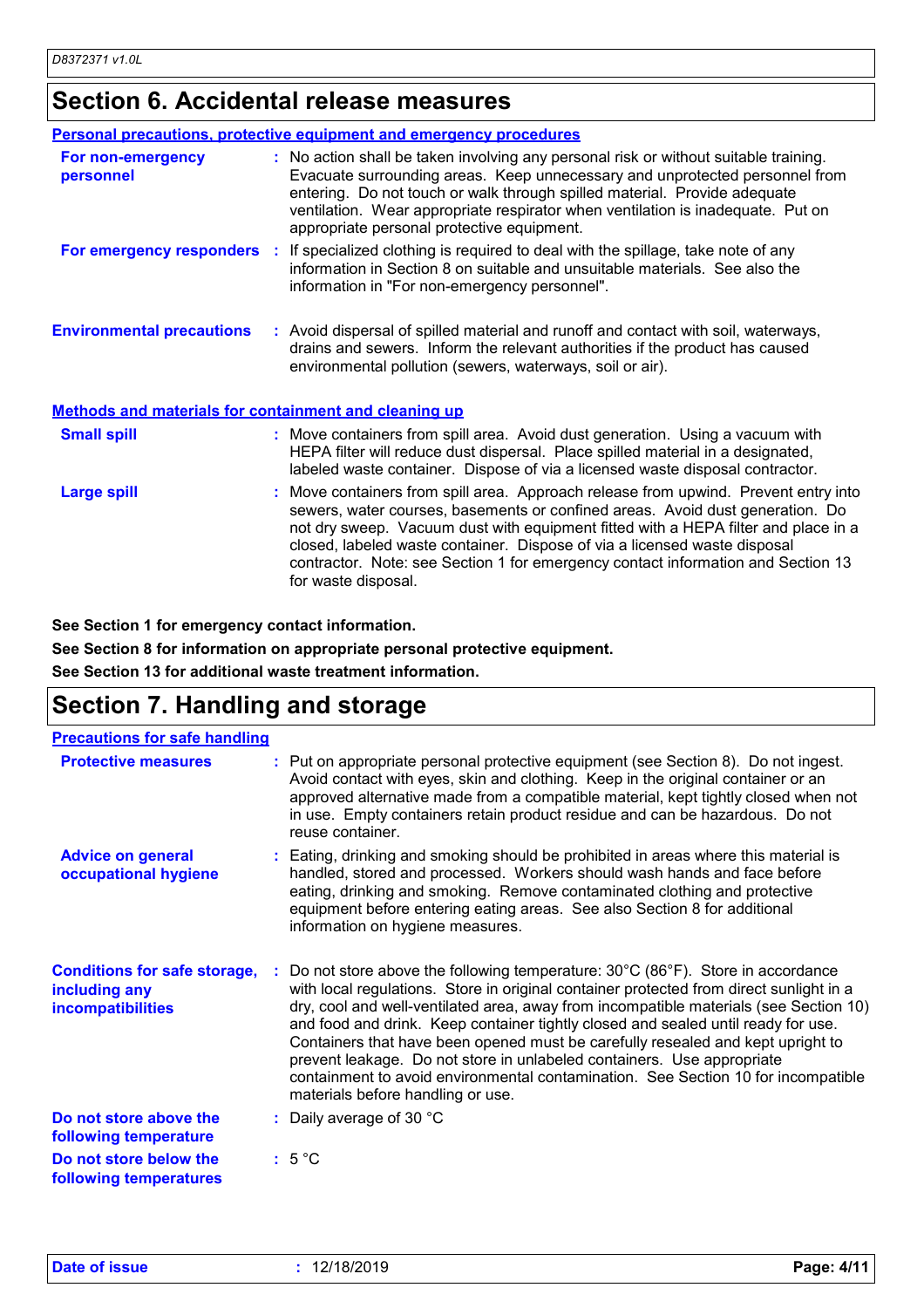# **Section 8. Exposure controls and personal protection**

#### **Control parameters**

#### **Australia**

### **Occupational exposure limits**

| <b>Ingredient name</b>                                                      | <b>Exposure limits</b>                                                                                                                                                                               |
|-----------------------------------------------------------------------------|------------------------------------------------------------------------------------------------------------------------------------------------------------------------------------------------------|
| Poly(oxy-1,2-ethanediyl),α-hydro-ω-hydroxy-<br>Ethane-1,2-diol, ethoxylated | DFG MAC-values list (Germany, 7/2017).<br>TWA: 1000 mg/m <sup>3</sup> 8 hours. Form: inhalable fraction<br>PEAK: 8000 mg/m <sup>3</sup> , 4 times per shift, 15 minutes. Form:<br>inhalable fraction |
| <b>Cellulose</b>                                                            | Safe Work Australia (Australia, 4/2018).<br>TWA: 10 mg/m <sup>3</sup> 8 hours. Form: fibres                                                                                                          |

#### **New Zealand**

**Occupational exposure limits : No exposure standard allocated.**

| Ingredient name | <b>Exposure limits</b>                                                                                                                                                       |
|-----------------|------------------------------------------------------------------------------------------------------------------------------------------------------------------------------|
| Cellulose       | NZ HSWA 2015 (New Zealand, 11/2017).<br>WES-TWA: 10 mg/m <sup>3</sup> 8 hours. Form: The value for<br>inhalable dust containing no asbestos and less than 1%<br>free silica. |

| <b>Appropriate engineering</b>                   | : Good general ventilation should be sufficient to control worker exposure to airborne                                                                                                                                                                                                                                          |
|--------------------------------------------------|---------------------------------------------------------------------------------------------------------------------------------------------------------------------------------------------------------------------------------------------------------------------------------------------------------------------------------|
| <b>controls</b>                                  | contaminants.                                                                                                                                                                                                                                                                                                                   |
| <b>Environmental exposure</b><br><b>controls</b> | : Emissions from ventilation or work process equipment should be checked to ensure<br>they comply with the requirements of environmental protection legislation. In some<br>cases, fume scrubbers, filters or engineering modifications to the process<br>equipment will be necessary to reduce emissions to acceptable levels. |

|  | <b>Individual protection measures</b> |  |  |
|--|---------------------------------------|--|--|
|  |                                       |  |  |

| <b>Hygiene measures</b>       | : Wash hands, forearms and face thoroughly after handling chemical products, before<br>eating, smoking and using the lavatory and at the end of the working period.<br>Appropriate techniques should be used to remove potentially contaminated clothing.<br>Wash contaminated clothing before reusing. Ensure that eyewash stations and<br>safety showers are close to the workstation location.                                                                                                                                                                                                                         |
|-------------------------------|---------------------------------------------------------------------------------------------------------------------------------------------------------------------------------------------------------------------------------------------------------------------------------------------------------------------------------------------------------------------------------------------------------------------------------------------------------------------------------------------------------------------------------------------------------------------------------------------------------------------------|
| <b>Eye/face protection</b>    | : Safety eyewear complying with an approved standard should be used when a risk<br>assessment indicates this is necessary to avoid exposure to liquid splashes, mists,<br>gases or dusts. If contact is possible, the following protection should be worn,<br>unless the assessment indicates a higher degree of protection: chemical splash<br>goggles.                                                                                                                                                                                                                                                                  |
| <b>Skin protection</b>        |                                                                                                                                                                                                                                                                                                                                                                                                                                                                                                                                                                                                                           |
| <b>Hand protection</b>        | : Chemical-resistant, impervious gloves complying with an approved standard should<br>be worn at all times when handling chemical products if a risk assessment indicates<br>this is necessary. Considering the parameters specified by the glove manufacturer,<br>check during use that the gloves are still retaining their protective properties. It<br>should be noted that the time to breakthrough for any glove material may be<br>different for different glove manufacturers. In the case of mixtures, consisting of<br>several substances, the protection time of the gloves cannot be accurately<br>estimated. |
| <b>Body protection</b>        | Personal protective equipment for the body should be selected based on the task<br>being performed and the risks involved and should be approved by a specialist<br>before handling this product.                                                                                                                                                                                                                                                                                                                                                                                                                         |
| <b>Other skin protection</b>  | : Appropriate footwear and any additional skin protection measures should be<br>selected based on the task being performed and the risks involved and should be<br>approved by a specialist before handling this product.                                                                                                                                                                                                                                                                                                                                                                                                 |
| <b>Respiratory protection</b> | Based on the hazard and potential for exposure, select a respirator that meets the<br>appropriate standard or certification. Respirators must be used according to a<br>respiratory protection program to ensure proper fitting, training, and other important<br>aspects of use.                                                                                                                                                                                                                                                                                                                                         |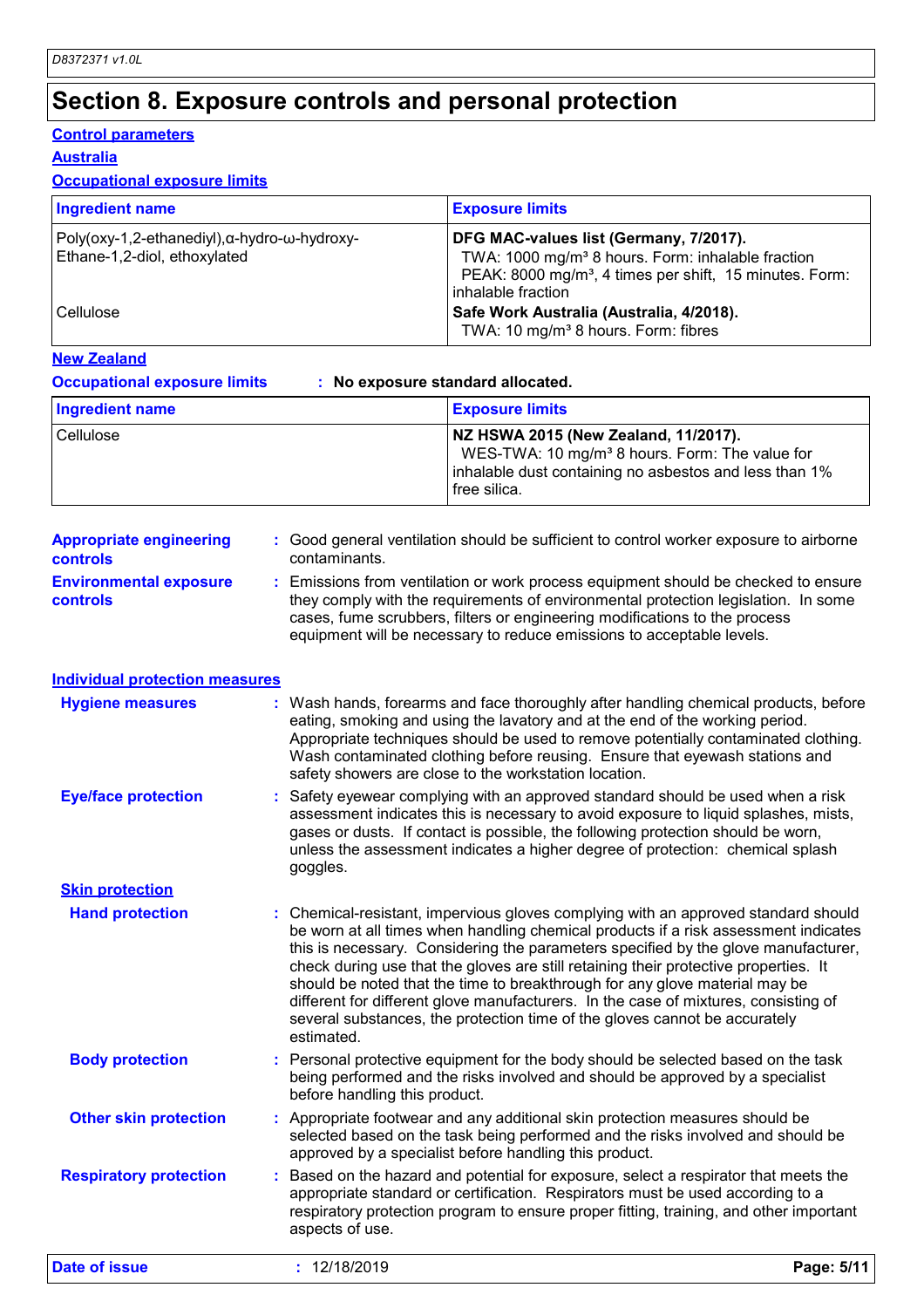# **Section 9. Physical and chemical properties**

| <b>Appearance</b>                                 |                                                               |
|---------------------------------------------------|---------------------------------------------------------------|
| <b>Physical state</b>                             | : Solid. [Tablet.]                                            |
| Color                                             | Red. White, Blue.                                             |
| Odor                                              | Characteristic.                                               |
| <b>Odor threshold</b>                             | Not available.                                                |
| рH                                                | 10.5 [Conc. (% w/w): 10%]                                     |
| <b>Melting point</b>                              | : Not available.                                              |
| <b>Boiling point</b>                              | Not available.                                                |
| <b>Flash point</b>                                | Not available.                                                |
| <b>Evaporation rate</b>                           | : Not available.                                              |
| <b>Flammability (solid, gas)</b>                  | : Not available.                                              |
| Lower and upper explosive<br>(flammable) limits   | : Not available.                                              |
| <b>Vapor pressure</b>                             | : Not available.                                              |
| <b>Vapor density</b>                              | Not available.                                                |
| <b>Relative density</b>                           | : Not available.                                              |
| <b>Solubility</b>                                 | Soluble in the following materials: cold water and hot water. |
| <b>Solubility in water</b>                        | : Not available.                                              |
| <b>Partition coefficient: n-</b><br>octanol/water | : Not available.                                              |
| <b>Auto-ignition temperature</b>                  | : Not available.                                              |
| <b>Decomposition temperature</b>                  | Not available.                                                |
| <b>SADT</b>                                       | $>55^{\circ}$ C ( $>131^{\circ}$ F)                           |
| <b>Heat of reaction</b>                           | $<$ 300 J/g                                                   |
| <b>Viscosity</b>                                  | Not available.                                                |
| Flow time (ISO 2431)                              | Not available.                                                |

# **Section 10. Stability and reactivity**

| <b>Hazardous decomposition</b><br>products          | : Under normal conditions of storage and use, hazardous decomposition products<br>should not be produced. |
|-----------------------------------------------------|-----------------------------------------------------------------------------------------------------------|
| <b>Incompatible materials</b>                       | : No specific data.                                                                                       |
| <b>Conditions to avoid</b>                          | : No specific data.                                                                                       |
| <b>Possibility of hazardous</b><br><b>reactions</b> | : Under normal conditions of storage and use, hazardous reactions will not occur.                         |
| <b>Chemical stability</b>                           | : The product is stable.                                                                                  |
| <b>Reactivity</b>                                   | : No specific test data related to reactivity available for this product or its ingredients.              |

### **Section 11. Toxicological information**

**Acute toxicity Information on toxicological effects**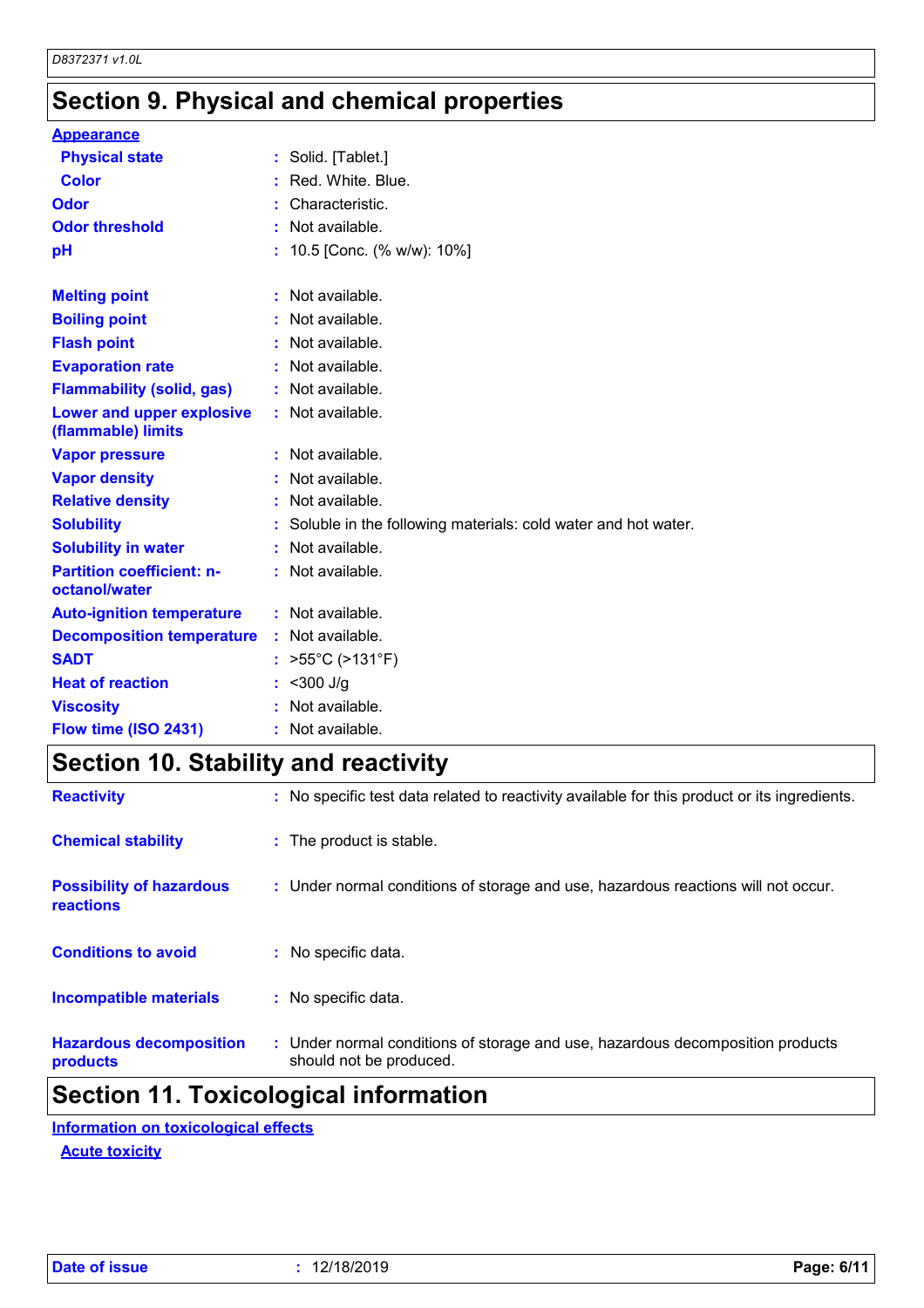# **Section 11. Toxicological information**

| <b>Product/ingredient name</b>                                                                | <b>Result</b> | <b>Species</b> | <b>Dose</b> | <b>Exposure</b> |
|-----------------------------------------------------------------------------------------------|---------------|----------------|-------------|-----------------|
| sodium carbonate                                                                              | LD50 Dermal   | Rabbit         | >2000 mg/kg |                 |
|                                                                                               | LD50 Oral     | Rat            | 2800 mg/kg  |                 |
| disodium carbonate,<br>compound with hydrogen                                                 | LD50 Oral     | Rat            | 1034 mg/kg  |                 |
| peroxide (2:3)<br>Poly(oxy-1,2-ethanediyl),α-hydro-ω-hydroxy-<br>Ethane-1,2-diol, ethoxylated | LD50 Oral     | Rat            | 5000 mg/kg  |                 |

**Conclusion/Summary :** Based on available data, the classification criteria are not met.

#### **Irritation/Corrosion**

| <b>Product/ingredient name</b>                                                                | <b>Result</b>            | <b>Species</b> | <b>Score</b> | <b>Exposure</b> | <b>Observation</b> |
|-----------------------------------------------------------------------------------------------|--------------------------|----------------|--------------|-----------------|--------------------|
| sodium carbonate                                                                              | Eyes - Mild irritant     | Rabbit         |              | 0.5 minutes     |                    |
|                                                                                               |                          |                |              | 100             |                    |
|                                                                                               |                          |                |              | milligrams      |                    |
|                                                                                               | Eyes - Moderate irritant | Rabbit         |              | 24 hours 100    |                    |
|                                                                                               |                          |                |              | milligrams      |                    |
| Poly(oxy-1,2-ethanediyl), $\alpha$ -hydro- $\omega$ -<br>hydroxy-Ethane-1,2-diol, ethoxylated | Eyes - Mild irritant     | Rabbit         |              | l24 hours 500   |                    |
|                                                                                               |                          |                |              | milligrams      |                    |
|                                                                                               | Eyes - Mild irritant     | Rabbit         |              | 500             |                    |
|                                                                                               |                          |                |              | milligrams      |                    |
|                                                                                               | Skin - Mild irritant     | Rabbit         |              | 24 hours 500    |                    |
|                                                                                               |                          |                |              | milligrams      |                    |
|                                                                                               | Skin - Mild irritant     | Rabbit         |              | 500             |                    |
|                                                                                               |                          |                |              | milligrams      |                    |

#### **Conclusion/Summary**

**Skin Example 2018 :** Based on available data, the classification criteria are not met.

**Eyes :** Based on Calculation method: Causes serious eye irritation.

**Respiratory :** Based on available data, the classification criteria are not met.

#### **Sensitization**

Not available.

| <b>Conclusion/Summary</b>                                 |                                                                     |
|-----------------------------------------------------------|---------------------------------------------------------------------|
| <b>Skin</b>                                               | : Based on available data, the classification criteria are not met. |
| <b>Respiratory</b>                                        | : Based on available data, the classification criteria are not met. |
| <b>Mutagenicity</b><br>Not available.                     |                                                                     |
| <b>Conclusion/Summary</b>                                 | : Based on available data, the classification criteria are not met. |
| <b>Carcinogenicity</b><br>Not available.                  |                                                                     |
| <b>Conclusion/Summary</b>                                 | : Based on available data, the classification criteria are not met. |
| <b>Reproductive toxicity</b>                              |                                                                     |
| Not available.                                            |                                                                     |
| <b>Conclusion/Summary</b>                                 | : Based on available data, the classification criteria are not met. |
| <b>Teratogenicity</b>                                     |                                                                     |
| Not available.                                            |                                                                     |
| <b>Specific target organ toxicity (single exposure)</b>   |                                                                     |
| Not available.                                            |                                                                     |
| <b>Specific target organ toxicity (repeated exposure)</b> |                                                                     |
| Not available.                                            |                                                                     |
| <b>Aspiration hazard</b>                                  |                                                                     |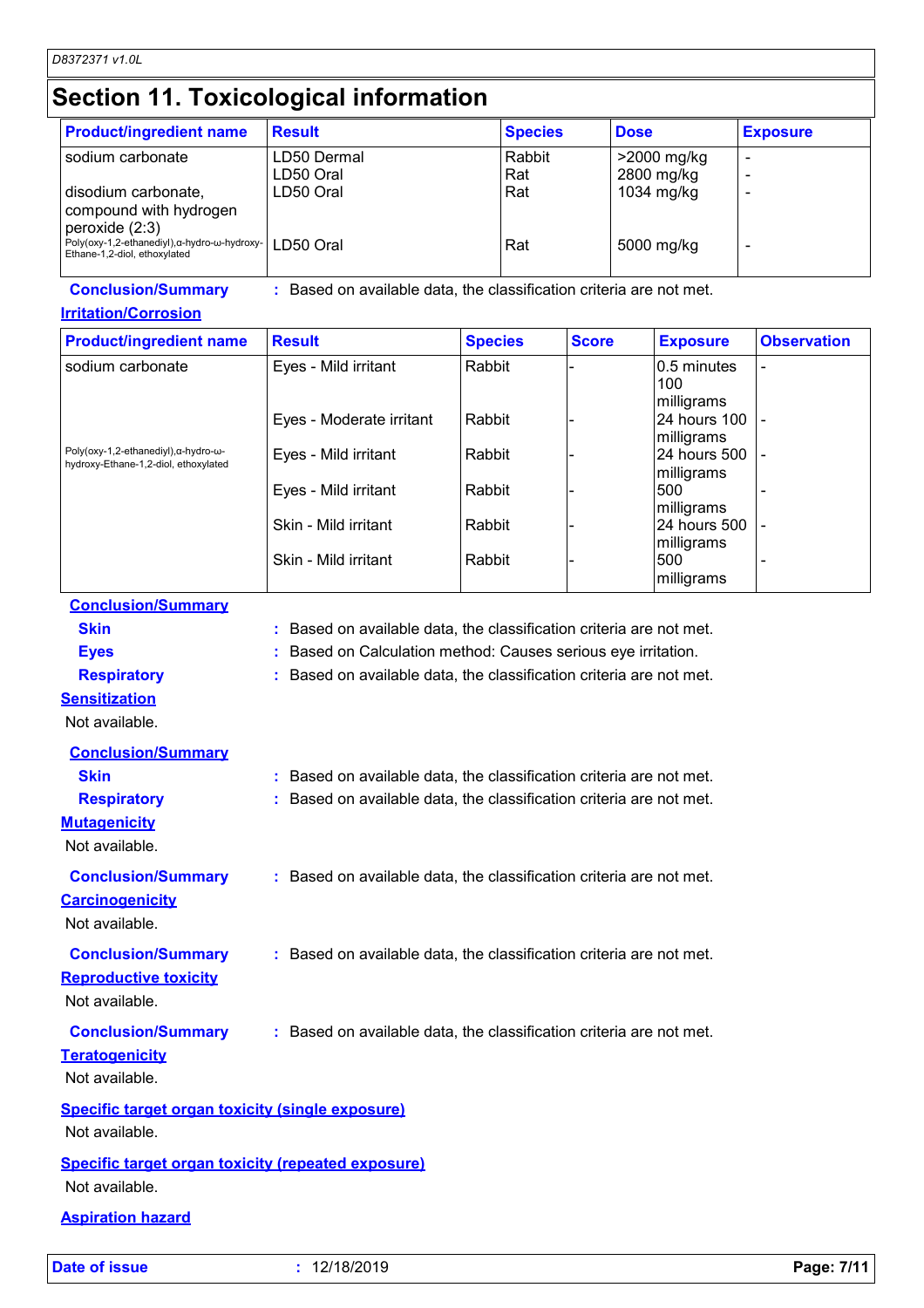# **Section 11. Toxicological information**

Not available.

| <b>Information on the likely</b><br>routes of exposure | $:$ Not available.                                                                         |
|--------------------------------------------------------|--------------------------------------------------------------------------------------------|
| <b>Potential acute health effects</b>                  |                                                                                            |
| <b>Eye contact</b>                                     | : Causes serious eye irritation.                                                           |
| <b>Inhalation</b>                                      | : No known significant effects or critical hazards.                                        |
| <b>Skin contact</b>                                    | : No known significant effects or critical hazards.                                        |
| <b>Ingestion</b>                                       | : No known significant effects or critical hazards.                                        |
|                                                        | Symptoms related to the physical, chemical and toxicological characteristics               |
| <b>Eye contact</b>                                     | : Adverse symptoms may include the following:<br>pain or irritation<br>watering<br>redness |
| <b>Inhalation</b>                                      | : No specific data.                                                                        |
| <b>Skin contact</b>                                    | : No specific data.                                                                        |
| <b>Ingestion</b>                                       | : No specific data.                                                                        |
|                                                        | Delayed and immediate effects and also chronic effects from short and long term exposure   |
| <b>Short term exposure</b>                             |                                                                                            |
| <b>Potential immediate</b><br>effects                  | : Not available.                                                                           |
| <b>Potential delayed effects</b>                       | $:$ Not available.                                                                         |
| Long term exposure                                     |                                                                                            |
| <b>Potential immediate</b><br>effects                  | : Not available.                                                                           |
| <b>Potential delayed effects</b>                       | $:$ Not available.                                                                         |
| <b>Potential chronic health effects</b>                |                                                                                            |
| Not available.                                         |                                                                                            |
| <b>Conclusion/Summary</b>                              | : Based on available data, the classification criteria are not met.                        |
| <b>General</b>                                         | No known significant effects or critical hazards.                                          |
| <b>Carcinogenicity</b>                                 | No known significant effects or critical hazards.                                          |
| <b>Mutagenicity</b>                                    | No known significant effects or critical hazards.                                          |
| <b>Teratogenicity</b>                                  | : No known significant effects or critical hazards.                                        |
| <b>Developmental effects</b>                           | : No known significant effects or critical hazards.                                        |
| <b>Fertility effects</b>                               | : No known significant effects or critical hazards.                                        |
|                                                        |                                                                                            |

### **Numerical measures of toxicity**

#### **Acute toxicity estimates**

| <b>Route</b> | <b>ATE</b> value |
|--------------|------------------|
| <b>Oral</b>  | 5098.17 mg/kg    |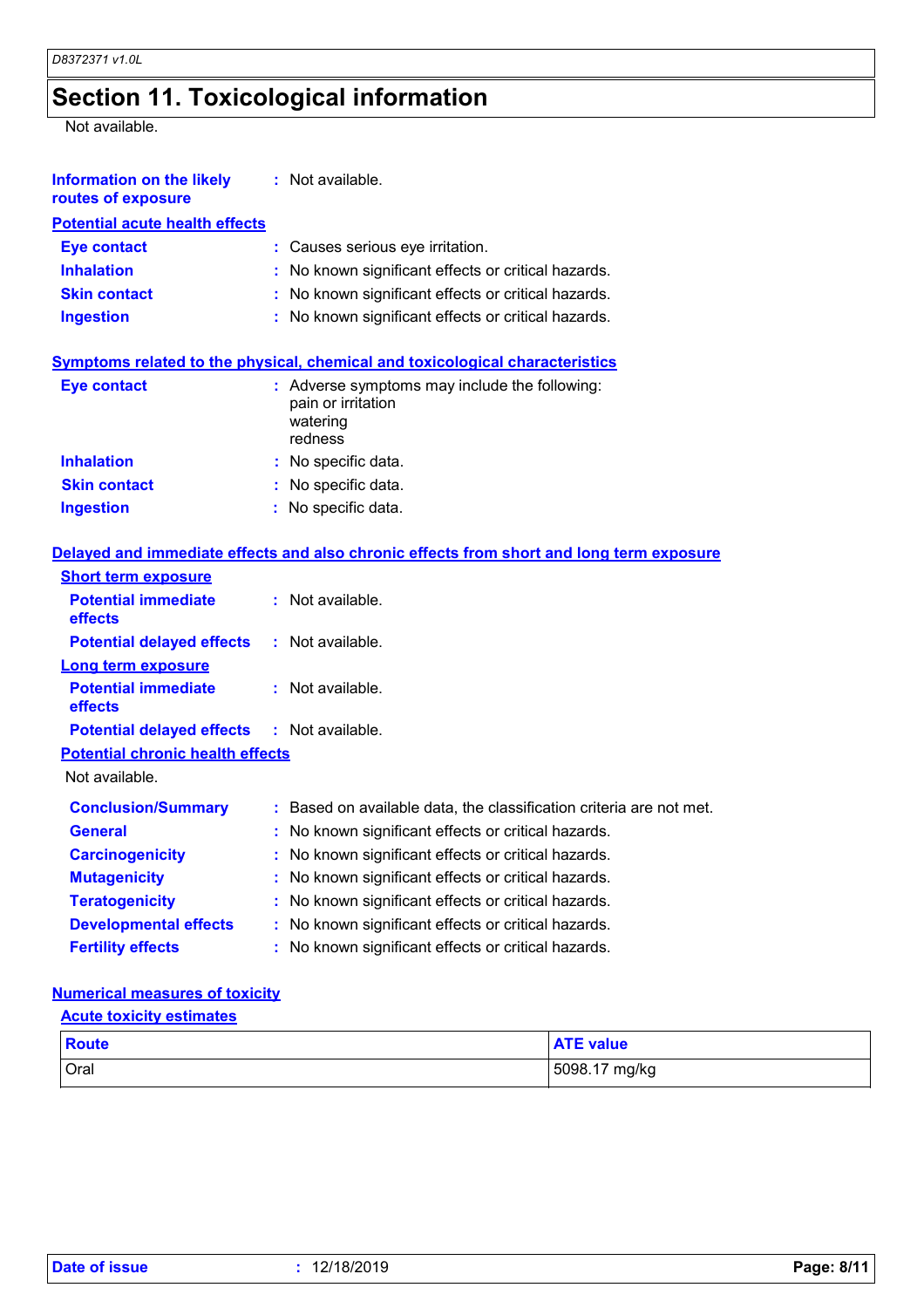# **Section 12. Ecological information**

#### **Toxicity**

| <b>Product/ingredient name</b>                                                                | <b>Result</b>                        | <b>Species</b>              | <b>Exposure</b> |
|-----------------------------------------------------------------------------------------------|--------------------------------------|-----------------------------|-----------------|
| sodium carbonate                                                                              | Acute EC50 242000 µg/l Fresh water   | Algae - Navicula seminulum  | 96 hours        |
|                                                                                               | Acute LC50 176000 µg/l Fresh water   | Crustaceans - Amphipoda     | 48 hours        |
|                                                                                               | Acute LC50 265000 µg/l Fresh water   | Daphnia - Daphnia magna     | 48 hours        |
|                                                                                               | Acute LC50 300000 µg/l Fresh water   | Fish - Lepomis macrochirus  | 96 hours        |
| disodium carbonate,<br>compound with hydrogen<br>peroxide $(2:3)$                             | Acute EC50 70 mg/l                   | Algae - Chlorella emersonii | 240 hours       |
|                                                                                               | Acute EC50 4.9 mg/l                  | Daphnia - Daphnia Pulex     | 48 hours        |
|                                                                                               | Acute LC50 70.7 mg/l                 | Fish - Pimephales promelas  | 48 hours        |
| Poly(oxy-1,2-ethanediyl), $\alpha$ -hydro- $\omega$ -<br>hydroxy-Ethane-1,2-diol, ethoxylated | Acute LC50 >1000000 µg/l Fresh water | Fish - Salmo salar - Parr   | 96 hours        |

#### **Persistence and degradability**

| <b>Product/ingredient name</b> | <b>Aquatic half-life</b> | <b>Photolysis</b> | Biodegradability |
|--------------------------------|--------------------------|-------------------|------------------|
| sodium carbonate               |                          |                   | Readily          |

#### **Bioaccumulative potential**

| <b>Product/ingredient name</b>                                                                | <b>LogP</b> <sub>ow</sub> | <b>BCF</b> | <b>Potential</b> |
|-----------------------------------------------------------------------------------------------|---------------------------|------------|------------------|
| Poly(oxy-1,2-ethanediyl), $\alpha$ -hydro- $\omega$ -<br>hydroxy-Ethane-1,2-diol, ethoxylated |                           | 3.2        | low              |

#### **Mobility in soil**

| <b>Soil/water partition</b> | : Not available. |
|-----------------------------|------------------|
| <b>coefficient (Koc)</b>    |                  |

#### **Other adverse effects** : No known significant effects or critical hazards.

## **Section 13. Disposal considerations**

| <b>Disposal methods</b> | : The generation of waste should be avoided or minimized wherever possible.<br>Disposal of this product, solutions and any by-products should at all times comply<br>with the requirements of environmental protection and waste disposal legislation<br>and any regional local authority requirements. Dispose of surplus and non-                                                                                                     |
|-------------------------|-----------------------------------------------------------------------------------------------------------------------------------------------------------------------------------------------------------------------------------------------------------------------------------------------------------------------------------------------------------------------------------------------------------------------------------------|
|                         | recyclable products via a licensed waste disposal contractor. Waste should not be<br>disposed of untreated to the sewer unless fully compliant with the requirements of<br>all authorities with jurisdiction. Waste packaging should be recycled. Incineration or<br>landfill should only be considered when recycling is not feasible. This material and<br>its container must be disposed of in a safe way. Care should be taken when |
|                         | handling emptied containers that have not been cleaned or rinsed out. Empty<br>containers or liners may retain some product residues. Avoid dispersal of spilled<br>material and runoff and contact with soil, waterways, drains and sewers.                                                                                                                                                                                            |

## **Section 14. Transport information**

|                                      | <b>ADG</b>               | <b>ADR/RID</b> | <b>IMDG</b>    | <b>IATA</b>    |
|--------------------------------------|--------------------------|----------------|----------------|----------------|
| <b>UN number</b>                     | Not regulated.           | Not regulated. | Not regulated. | Not regulated. |
| <b>UN proper</b><br>shipping name    | -                        |                |                |                |
| <b>Transport hazard</b><br>class(es) | $\overline{\phantom{a}}$ |                |                |                |
| <b>Date of issue</b>                 | 12/18/2019               |                |                | Page: 9/11     |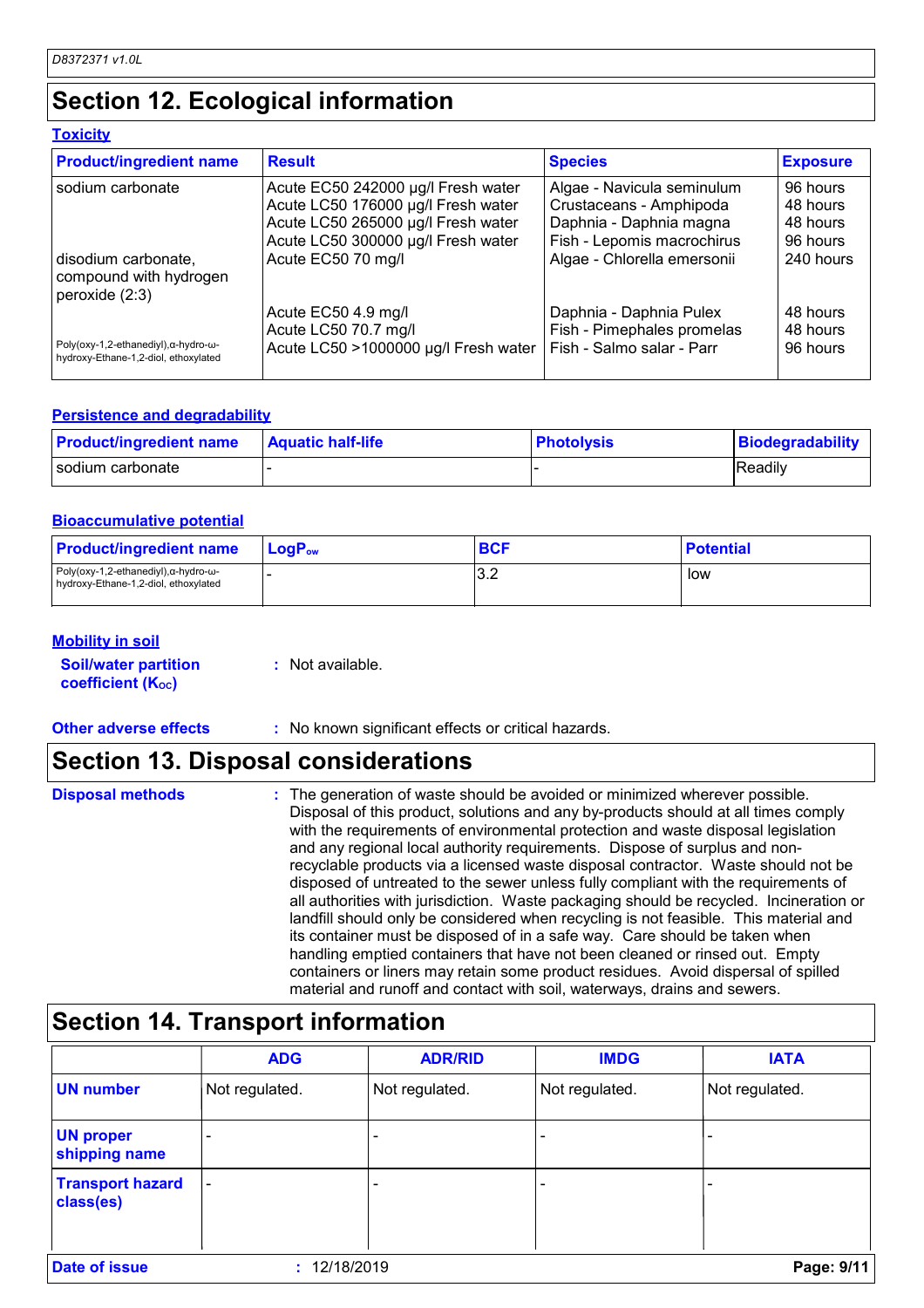### **Section 14. Transport information**

| <b>Packing group</b>            |      |     |     |      |
|---------------------------------|------|-----|-----|------|
| <b>Environmental</b><br>hazards | 'No. | No. | No. | 'No. |

**Special precautions for user Transport within user's premises:** always transport in closed containers that are **:** upright and secure. Ensure that persons transporting the product know what to do in the event of an accident or spillage.

**Transport in bulk according to Annex II of MARPOL and the IBC Code :** Not available.

### **Section 15. Regulatory information**

**Standard Uniform Schedule of Medicine and Poisons**

No known significant effects or critical hazards.

#### **Model Work Health and Safety Regulations - Scheduled Substances**

No listed substance

| <b>Australia inventory (AICS)</b> | : All components are listed or exempted |
|-----------------------------------|-----------------------------------------|
| <b>New Zealand Inventory of</b>   | : All components are listed or exempted |
| <b>Chemicals (NZIoC)</b>          |                                         |
| <b>HSNO Group Standard</b>        | : Cleaning products (Subsidiary Hazard) |
| <b>HSNO Approval Number</b>       | : HSR002530                             |

### **Section 16. Any other relevant information**

| <b>HONO OF UPP ORTUAL</b><br><b>HSNO Approval Number</b> | : HSR002530                                                                                                                                                                                                                                                                                                                                                                                                                                                                                                                                                                                                                                                                                                                  |  |
|----------------------------------------------------------|------------------------------------------------------------------------------------------------------------------------------------------------------------------------------------------------------------------------------------------------------------------------------------------------------------------------------------------------------------------------------------------------------------------------------------------------------------------------------------------------------------------------------------------------------------------------------------------------------------------------------------------------------------------------------------------------------------------------------|--|
|                                                          | Section 16. Any other relevant information                                                                                                                                                                                                                                                                                                                                                                                                                                                                                                                                                                                                                                                                                   |  |
| <b>Key to abbreviations</b>                              | $:$ ADG = Australian Dangerous Goods<br>ATE = Acute Toxicity Estimate<br><b>BCF</b> = Bioconcentration Factor<br>GHS = Globally Harmonized System of Classification and Labelling of Chemicals<br>IATA = International Air Transport Association<br>IBC = Intermediate Bulk Container<br><b>IMDG = International Maritime Dangerous Goods</b><br>LogPow = logarithm of the octanol/water partition coefficient<br>MARPOL = International Convention for the Prevention of Pollution From Ships,<br>1973 as modified by the Protocol of 1978. ("Marpol" = marine pollution)<br>NOHSC = National Occupational Health and Safety Commission<br>SUSMP = Standard Uniform Schedule of Medicine and Poisons<br>UN = United Nations |  |
| Date of issue / Date of<br>revision                      | : 12/18/2019                                                                                                                                                                                                                                                                                                                                                                                                                                                                                                                                                                                                                                                                                                                 |  |
| <b>Revision comments</b>                                 | : PSDS update                                                                                                                                                                                                                                                                                                                                                                                                                                                                                                                                                                                                                                                                                                                |  |
| <b>Version</b>                                           | : 1.0L                                                                                                                                                                                                                                                                                                                                                                                                                                                                                                                                                                                                                                                                                                                       |  |
| <b>Procedure used to derive the classification</b>       |                                                                                                                                                                                                                                                                                                                                                                                                                                                                                                                                                                                                                                                                                                                              |  |
|                                                          | $Pla$ aaifiaatian<br>$l$ $l$ : $l$ : $l$                                                                                                                                                                                                                                                                                                                                                                                                                                                                                                                                                                                                                                                                                     |  |

|                                                  | <b>Justification</b> |  |
|--------------------------------------------------|----------------------|--|
| SERIOUS EYE DAMAGE/ EYE IRRITATION - Category 2A | Calculation method   |  |
| <b>References</b>                                | Not available.       |  |

**Indicates information that has changed from previously issued version.**